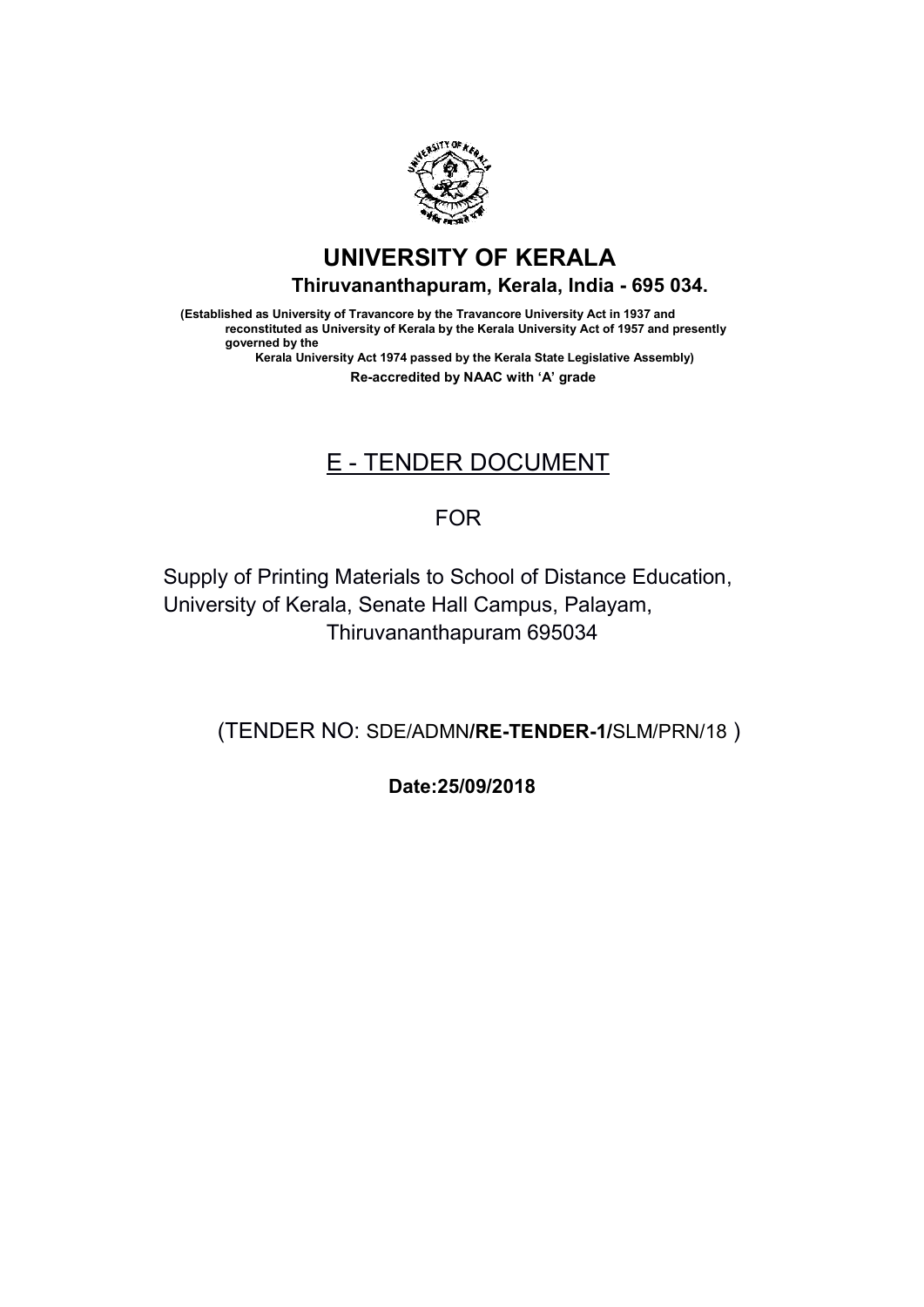### PART A: Notice Inviting Tender

#### Tender Notice:

School of Distance Education, University of Kerala invites open tenders through e-Procurement (one cover) from reputed manufacturers/authorized distributors/ agents with sound technical and financial capabilities to, supply the following items as per attached Technical specification and Bill of Quantity (BoQ).

| <b>Tender No.</b>                 | SDE/ADMN/re-TENDER1/SLM/PRN/18                                                                                                          |  |
|-----------------------------------|-----------------------------------------------------------------------------------------------------------------------------------------|--|
| Name of Item                      |                                                                                                                                         |  |
|                                   | Maplitho paper (White) $(58.5 \times 91)$ cm, 80 gsm                                                                                    |  |
| <b>Location of Supply</b>         |                                                                                                                                         |  |
|                                   | Kerala University Press,                                                                                                                |  |
|                                   | University of Kerala,                                                                                                                   |  |
|                                   | Senate Hall Campus,                                                                                                                     |  |
|                                   | Palayam,                                                                                                                                |  |
|                                   | Thiruvananthapuram 695034                                                                                                               |  |
| <b>Sale of Tender documents</b>   |                                                                                                                                         |  |
|                                   | From 25/09/2018to<br>12/10/2018<br>Tender documents can be obtained from e-<br>website<br>procurement<br>https://etenders.kerala.gov.in |  |
| <b>Tender Submission Fee</b>      | Rs.7200/- (Rupees Seven Thousandand Two<br>Hundred only) (including GST)                                                                |  |
| <b>Earnest Money Deposit</b>      | Rs.42500/- (Rupees Forty Two thousand Five<br>Hundred only)                                                                             |  |
| <b>Notification of amendments</b> | Corrigendum /amendments etc., if any, will be<br>notified only on the e-tender website and no                                           |  |
|                                   | separate advertisement will be released for the                                                                                         |  |
|                                   | same. Prospective bidders are therefore advised to                                                                                      |  |
|                                   | regularly visit the e-tender website portal for any<br>such updates.                                                                    |  |
| <b>Submission of Bids</b>         | Under the One bid system, the Financial bid is                                                                                          |  |
|                                   |                                                                                                                                         |  |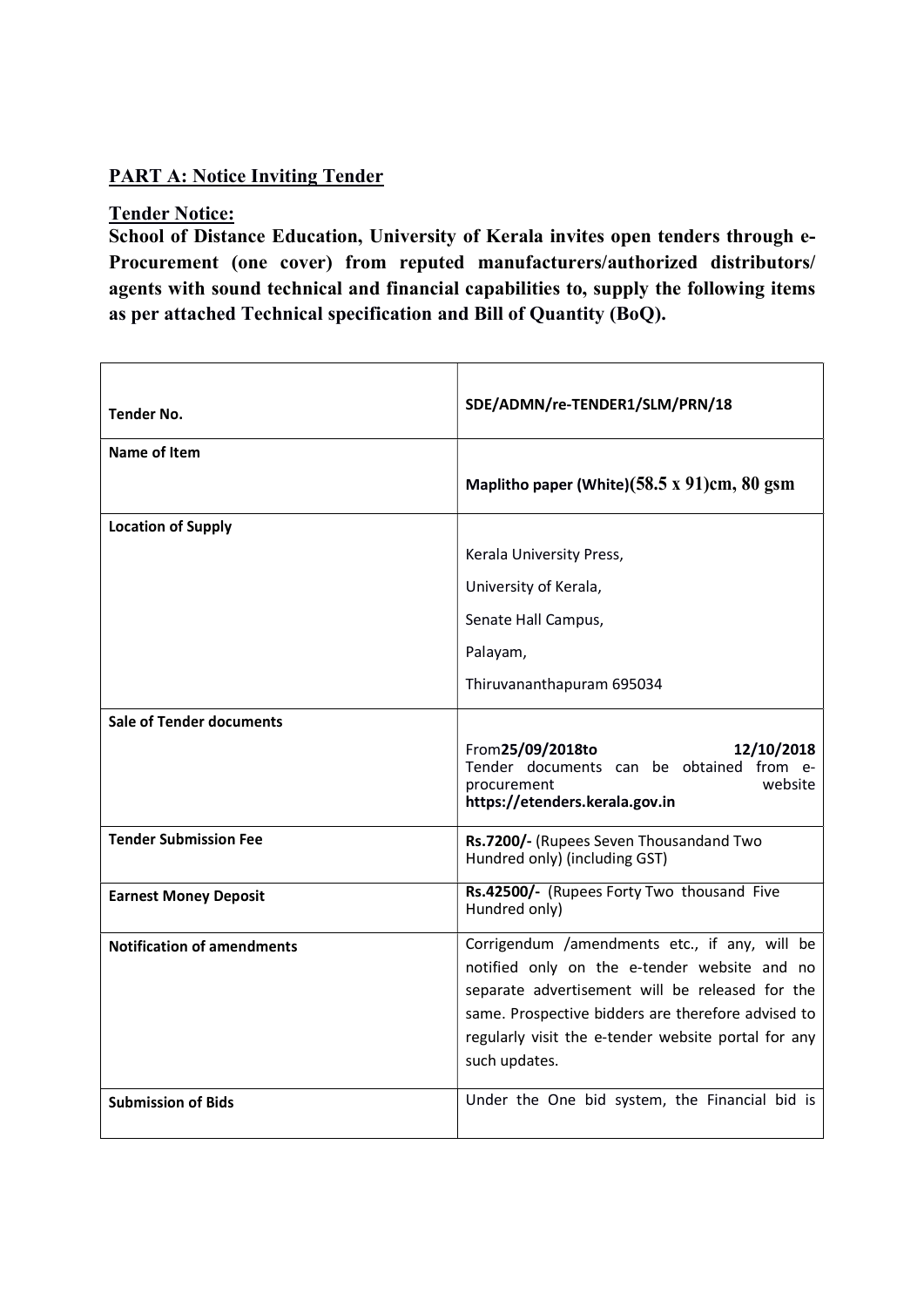|                                                                  | required to be uploaded on the Portal.              |
|------------------------------------------------------------------|-----------------------------------------------------|
| Website for Online bid submission                                | https://etenders.kerala.gov.in                      |
| Last date and time for submission of tender on-                  |                                                     |
| line                                                             | 12/10/2018 5.00 PM (BID DUE DATE)                   |
| Last date and time for submission of tender off-<br>line         | 12/10/2018 5.00 PM (BID DUE DATE))                  |
| Date and time of opening tender                                  | 15/10/2018 @ 11.30 AM                               |
| Hard copies of sealed tenders to be submitted                    | The Director,                                       |
| (along with sample of Map litho paper white) to<br>the office of | School of Distance Education, University of Kerala, |
|                                                                  | Palayam, Thiruvananthapuram- 695034 Kerala.         |
| For contact                                                      | The Director,                                       |
|                                                                  | School of Distance Education, University of Kerala, |
|                                                                  | Palayam, Thiruvananthapuram.                        |
|                                                                  | Ph. No. 0471-2386120,2386133                        |

KINDLY NOTE THAT ONLY ONLINE BID WILL BE CONSIDERED AGAINST THIS TENDER. Further, requests for postponement will not be entertained. Bids send by post/Fax/email without applying online bids shall be rejected straightway. The undersigned reserves the right to accept/ reject any or all tenders either in part or in full without assigning any reasons thereof.

Sd/-

**DIRECTOR**  School of Distance Education University of Kerala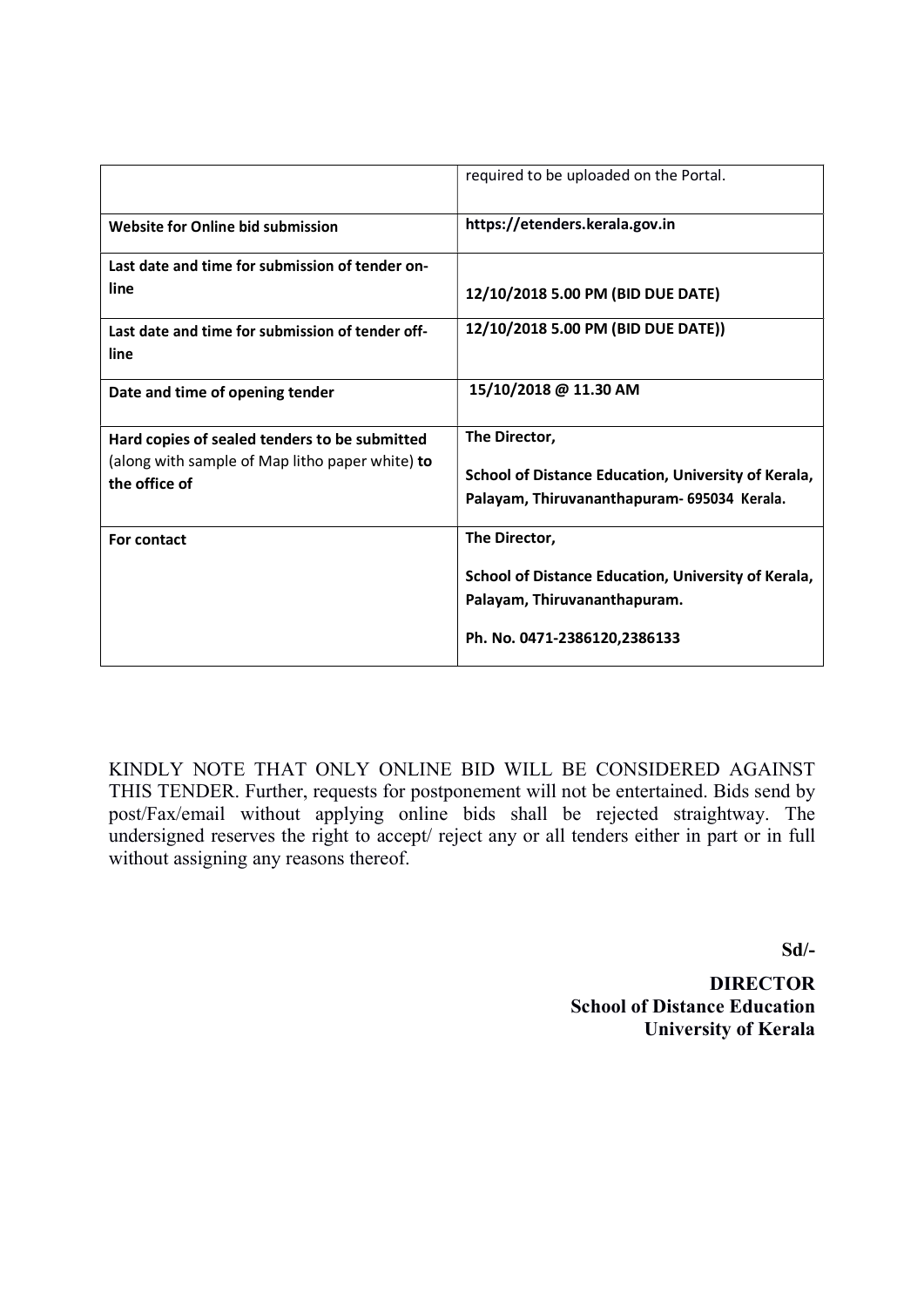# Part B: BoQ

| Sl.No. | <b>Item Description</b>                                                        | Unit | Quantity |
|--------|--------------------------------------------------------------------------------|------|----------|
|        | <b>Maplitho paper (white)</b><br>$(58.5 \times 91 \text{ cm}, 80 \text{ gsm})$ | Ream | 2500     |

### PART C: Bidder/ OEM Eligibility criteria

1. The Bidder should be OEM or Authorized Dealer/Distributor of the offered product (Bidder to submit documentary proof).

2. The OEM / Bidder should have a clean Track record, i.e. The OEM/ Bidder / its sister concern/ any group company should not have been black listed by any Govt. or Quasi-Govt. / Govt. Under taking companies in India at any point of time. (Declaration in this regard to be submitted along with Financial bid).

## PART D: Instruction to Bidders

### Special Instructions:

1. University reserves its rights to amend any of the terms and conditions of this tender document. Such amendment shall be published on e-tender website only and will not be published in newspapers.

2. Successful bidder shall perform all the obligations specified in accordance with the terms and conditions laid down in the RFP. All details provided by the Bidder should be specific to the requirements specified in this RFP. Detailed clarification may be provided by Bidder, if so desired by University.

3. Sample of the Maplitho printing paper as per specification should be attached along with the hard copy of the tender.

### Part E: General Instructions